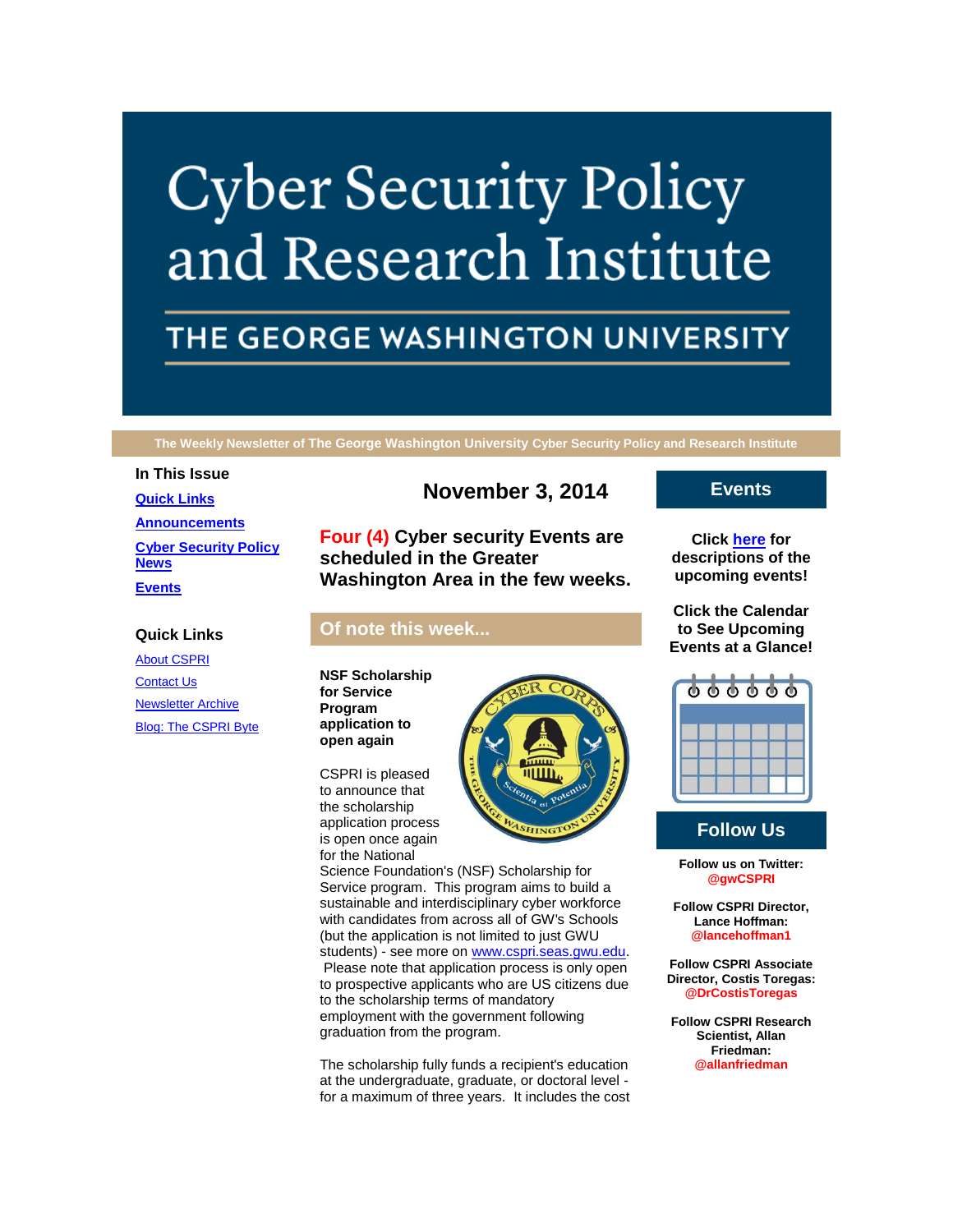of tuition and related fees, a living stipend, a book allowance every semester, and a professional development fund. A signature seminar program brings students together with leaders in the cyber security space on a weekly basis and ensures alignment of acdemical accomplishments with ongoing realities of the cyber world. In exchange for this scholarship, the recipient agrees to work for a federal, state, local, or tribal government entity at least for the same number of years.

Each year, CSPRI awards these scholarships to a variety of students who demonstrate impressive academic performance, practical experience in their field, and unmatched personal drive to succeed. Prospective applicants from all academic disciplines are encouraged to apply. Keep an eye on our web portal and newsletter in the coming weeks for updates on the scholarship process.

# **Cyber Security Policy News**

#### **White House breached by Russian hackers**

-The White House joined the ranks of organizations that have been hacked by Russian hackers last week. As The Washington Post reports, "hackers thought to be working for the Russian government breached the unclassified White House computer networks in recent weeks, sources said, resulting in temporary disruptions to some services while cybersecurity teams worked to contain the intrusion." Ellen Nakashima [writes](http://r20.rs6.net/tn.jsp?f=001qnQ_hP4RQImWeMM0Kuz-acjcExJuIUiGK7gUjjabC1kH2LC6G5v9nDgyJBLFCDIb5o0O0wc5vg8xxs-GwgY17OAHduGKJB30K6zqxiTAQB2qMcCAGstIGZRQjheZ0cZo_lQ8LK5BQSUIje-3naEXwBBJ8PY0FGU-8kKp5DlQAQxUbQZoIJLDSMlb3bwEu8iFBUfFY_19yeD9ZbxxGoiTiTiVG4EUhlJwrPU6TDGTxc2MRS4jsbrGJXPpQWd6AYrkUKg5I3B3dUvN6PBptfoPAziAbpMZMWN6ogQMn9kSqgi8OGK9MFJ6wpZFy2oR9qFTflrXSURvdIDJ7yIPthRP9XBTw_BFWDI4bTz_QOFKD-A=&c=yZT8boEELfPTARzDiewh7jprf9-5iH5kqqnSpqISy_kBUWUQ1JCEuw==&ch=vfkHntY7lcddWW73LOYZGNiwaWZmK8X5RWWCi0N7HjxvS-vEwtBwGg==) that "the breach was discovered two to three weeks ago, sources said. Some staffers were asked to change their passwords. Intranet or VPN access was shut off for awhile, but the email system, apart from some minor delays, was never down, sources said."

#### **Fake Associated Press story sparks a call for more reliable accounting of events from the FBI**

-Lawmakers in the House and Senate are clamoring for a clearer accounting of events from the FBI, after privacy activists revealed last week that the agency used a fake Associated Press story to plant malicious software on the computer of a bombing suspect in 2007. "Documents obtained by the San Francisco-based Electronic Frontier Foundation and publicized this week by Christopher Soghoian, the principal technologist for the American Civil Liberties Union, revealed that the FBI's Seattle office forged an AP story to help catch a 15-year-old suspect who had been making bomb threats at a high school near Olympia,["writes](http://r20.rs6.net/tn.jsp?f=001qnQ_hP4RQImWeMM0Kuz-acjcExJuIUiGK7gUjjabC1kH2LC6G5v9nDgyJBLFCDIbPKxLytqlMAFwF5brUa1j8qRx2s1SMiVc0RYQ0HDapc8Rqt259TtSq22O29vWMksUL_wzaOZTBJa5GYLrMH0UWIPDsPw5BDU4IUU6wVfeyCk4x6B44hk7dr5RbAOXccfZ_eNCOu9K6QfoWewYAJTbYn23_uwqxAWdve-ixZMC_od5y4-qkRvXA3Lqfzo5IDDHXIu3-2FpU_R0VurN2rYoRbsWDA8_LnpRIfqhFnKClp8=&c=yZT8boEELfPTARzDiewh7jprf9-5iH5kqqnSpqISy_kBUWUQ1JCEuw==&ch=vfkHntY7lcddWW73LOYZGNiwaWZmK8X5RWWCi0N7HjxvS-vEwtBwGg==) the Associated Press. "The FBI obtained a warrant from a federal magistrate judge to send a 'communication' to a social media

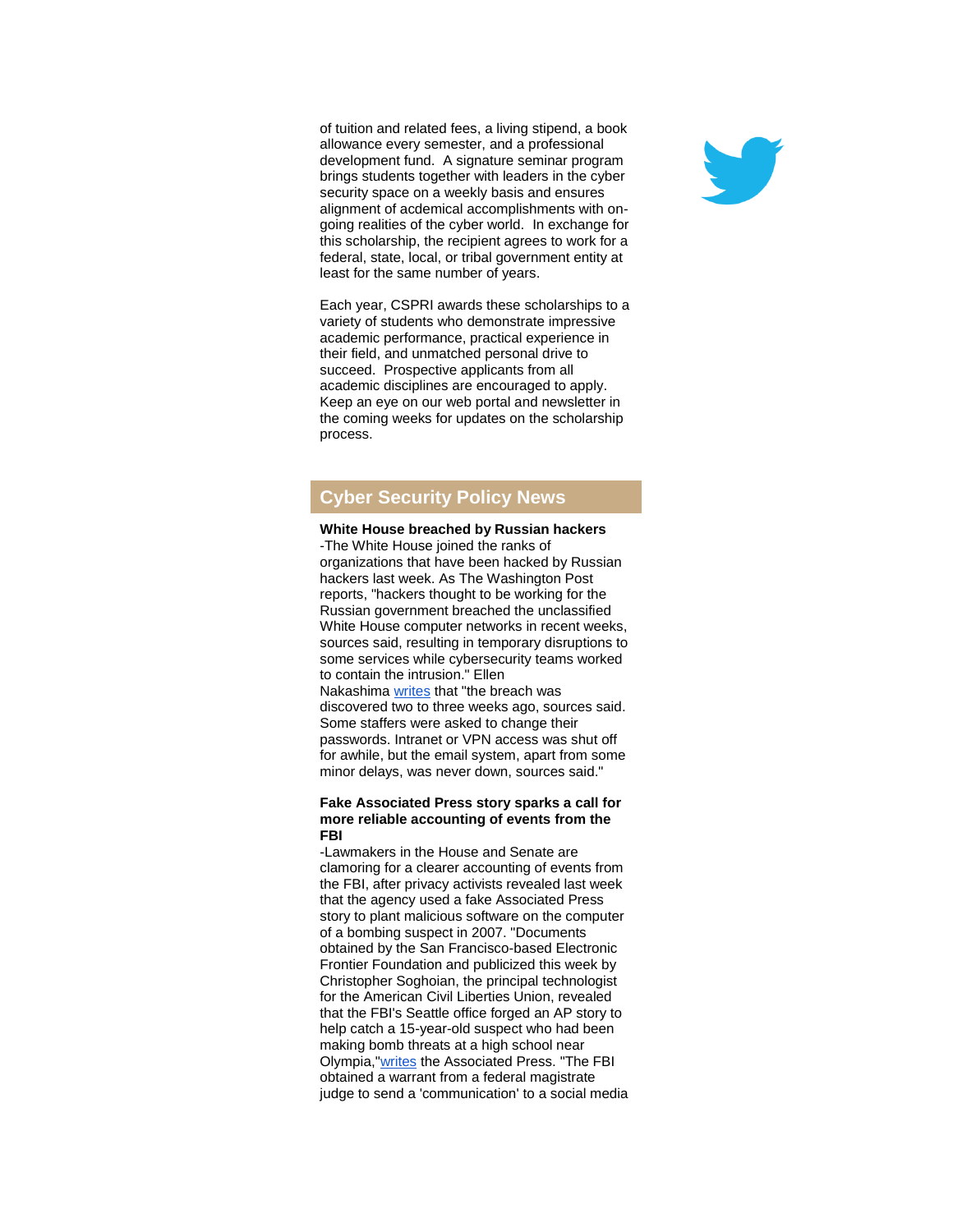account associated with the bomb threats." That "communication," the AP writes, actually contained a software tool that could verify Internet addresses.

#### **Facebook is now compatible with Tor software**

-Facebook is known for tracking its users down to every last click, but in a surprise move last week, the social networking giant launched a version of its site that is reachable via Tor, a network designed to protect the privacy and obscure the location of its users. "That new site, which can only be accessed by users running the Tor software, bounces users' connections through three extra encrypted hops to random computers around the Internet, making it far harder for any network spy observing that traffic to trace their origin," [writes](http://r20.rs6.net/tn.jsp?f=001qnQ_hP4RQImWeMM0Kuz-acjcExJuIUiGK7gUjjabC1kH2LC6G5v9nDgyJBLFCDIb38qaiASnvKV_UiMH1ucF8aiqGhQiw5_GsBhCQo1DTsrkw6_al3vlql9KMvOyMgEJEA4lEwe29t3i2b8fdjzuLsEQnz4TKAjuIjoJqxxXQ_h5m-_EXd0t9b9fq6y3FP1vq7mvrc_l0Dbze-wLj4wImBbKS0Zk_KxS&c=yZT8boEELfPTARzDiewh7jprf9-5iH5kqqnSpqISy_kBUWUQ1JCEuw==&ch=vfkHntY7lcddWW73LOYZGNiwaWZmK8X5RWWCi0N7HjxvS-vEwtBwGg==) Andy Greenberg, for Wired.com.

## **Obama administration wants help from technology companies**

-The Obama administration is gearing up a campaign to coax technology companies into helping the government spy on their users, according to The National Journal. "FBI and Justice Department officials met with House staffers this week for a classified briefing on how encryption is hurting police investigations, according to staffers familiar with the meeting," [reports](http://r20.rs6.net/tn.jsp?f=001qnQ_hP4RQImWeMM0Kuz-acjcExJuIUiGK7gUjjabC1kH2LC6G5v9nDgyJBLFCDIbSIIWJiznImotdtlXFAA9LWv5QPs8DwvwjQB7ueJqVf61ndwweN2VnvhJTI5pjbq_8fcVUBmXr9GI0bwdTI-otLSaDB_4JM2hOwjQS_XYxF1od9PEaLwmpyMrULmi8DGGuHB0BGLOY_f19bRMl0Yk4MNbj2FhU35ardEPNRQjV-YkGHL29yHW2cSx4Jgk6-RbmBjqt8XoWEkSN9qGV3vm5Q5gdr99QQQY&c=yZT8boEELfPTARzDiewh7jprf9-5iH5kqqnSpqISy_kBUWUQ1JCEuw==&ch=vfkHntY7lcddWW73LOYZGNiwaWZmK8X5RWWCi0N7HjxvS-vEwtBwGg==) Brendan Sasso. "The briefing included Democratic and Republican aides for the House Judiciary and Intelligence Committees, the staffers said. The meeting was held in a classified room, and aides are forbidden from revealing what was discussed."

#### **Fingerprint vs. passcode**

The campaign comes as a Virginia court has ruled that a criminal defendant can be compelled to give up his fingerprint, but not his pass code, to allow police to open and search his cellphone. "The question of whether a phone's pass code is constitutionally protected surfaced in the case of David Baust, an Emergency Medical Services captain charged in February with trying to strangle his girlfriend," [writes](http://r20.rs6.net/tn.jsp?f=001qnQ_hP4RQImWeMM0Kuz-acjcExJuIUiGK7gUjjabC1kH2LC6G5v9nDgyJBLFCDIbNwhCLncTl1kDp5802m3Nn3nSQWLmmyAmYIVSW4avRelsfMYVqajmNCOBJM0gWIWDeiIATNFtGlzfI_AN7GFPB6PDKcG56_unglCPuDJUvb3-406OQ-ESYFFCjlS2UPMb5NnBa50IH9hVw_mkoyFKn-7Z_VfCtfwD_PUFkZIUyl1oiSS7rULae4O17ZVuzV6RwDC_pC3LlNE=&c=yZT8boEELfPTARzDiewh7jprf9-5iH5kqqnSpqISy_kBUWUQ1JCEuw==&ch=vfkHntY7lcddWW73LOYZGNiwaWZmK8X5RWWCi0N7HjxvS-vEwtBwGg==) Elisabeth Hulette, for the Virginian-Pilot. "Judge Steven C. Frucci ruled this week that giving police a fingerprint is akin to providing a DNA or handwriting sample or an actual key, which the law permits. A pass code, though, requires the defendant to divulge knowledge, which the law protects against, according to Frucci's written opinion."

## **About this Newsletter**

This newsletter is a weekly summary of events related to cyber security policy and research, with a special focus on *developments and events in the Washington, DC area. It is published by the Cyber Security Policy and Research Institute (CSPRI)* of the George Washington University. CSPRI is a center for GW and the Washington area that promotes technical *research and policy analysis of topics in or related to cybersecurity. More information is available at our*